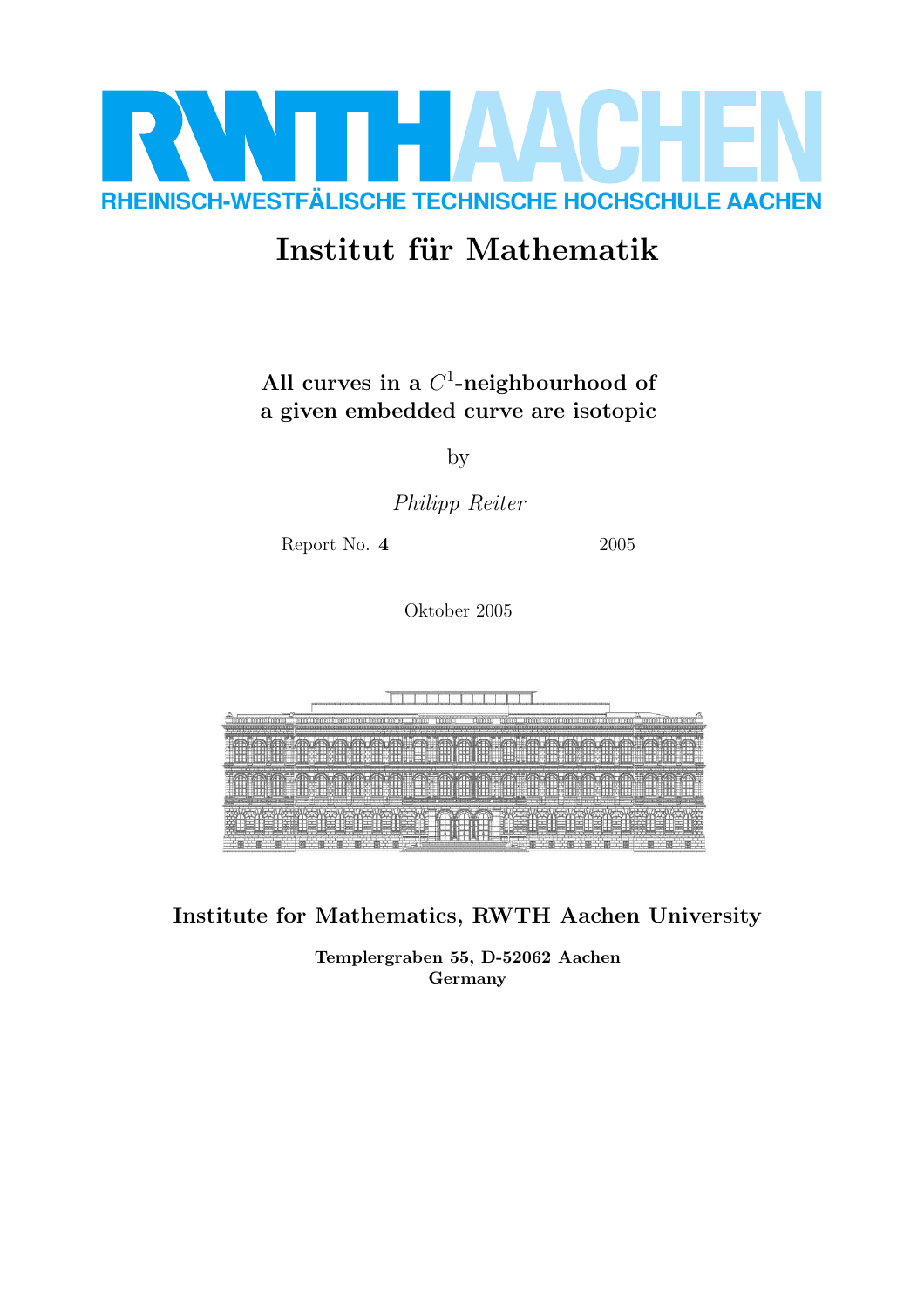## All curves in a *C* 1 -neighbourhood of a given embedded curve are isotopic

(Preprint)

#### Philipp Reiter

#### October 18, 2005

#### **Abstract**

We give a detailed construction of an ambient isotopy to prove that for any embedded closed curve  $\eta \in C^1(\mathbb{S}^1,\mathbb{R}^3)$  there is an  $\varepsilon^* > 0$ , such that all  $\xi \in C^1(\mathbb{S}^1,\mathbb{R}^3)$  with  $\|\dot{\xi} - \dot{\eta}\|_{C^0} \leq \varepsilon^*$  are ambient isotopic to  $\eta$ . *Mathematics Subject Classification (2000)*

*53A04, 57M25*

A fundamental aim of knot theory is to decide whether two given knots "have the same knot type", i. e. can continuously be deformed into each other avoiding self-intersections and contractions of knotted arcs to points, which can arise even in the case of uniform convergence. An admissible deformation of this kind is called *ambient isotopy* and is defined as follows.

**Definition (Isotopies).**

- *Two homeomorphisms*  $f_0, f_1 : \mathbb{S}^n \to \mathbb{S}^n$  *are said to be isotopic, if there exists a level preserving embedding*  $H : \mathbb{S}^n \times [0,1] \to \mathbb{S}^n \times [0,1]$  *joining them, i. e. H is an embedding satisfying*  $H(\mathbb{S}^n, t) \subset \mathbb{S}^n \times \{t\}$  *for all*  $t \in [0, 1]$  *and*  $H(\cdot, i) = (f_i(\cdot), i)$ *,*  $i = 0, 1$ .
- *Two embedded curves*  $\gamma_1, \gamma_2 : X \to \mathbb{S}^3$  *will be called* ambient isotopic, *if there is a homeomorphism*  $h: \mathbb{S}^3 \to \mathbb{S}^3$  *isotopic to the identity*  $id_{\mathbb{S}^3}$  *such that*  $\gamma_2 = h \circ \gamma_1$ *.*

*Remark.* Of course, *h* is orientation preserving. In [Fis60, p. 210, Theorem 16] G. M. FISHER showed, using deep results of R. H. BING and E. E. Moise, that, for  $n = 1, 2, 3$ , two homeomorphisms  $f, g : \mathbb{S}^n \to \mathbb{S}^n$  are isotopic if and only if they are homotopic. Therefore any orientation preserving homeomorphism  $h : \mathbb{S}^3 \to \mathbb{S}^3$  is isotopic to the identity. *Consequently* γ<sub>1</sub>, γ<sub>2</sub> *are ambient isotopic if and only if there is an orientation preserving homeomorphism*  $h : \mathbb{S}^3 \to \mathbb{S}^3$  *satisfying*  $\gamma_2 = h \circ \gamma_1$ . A proof in the piecewise-linear setting can be found in [BZ03, p. 6, Proposition 1.10].

**Lemma.** Let  $\eta \in C^1(\mathbb{S}^1,\mathbb{R}^3)$  be a regular simple closed curve (i. e.  $\dot{\eta}(t) \neq 0$  for any  $t \in \mathbb{S}^1$  and  $\eta$  is injective). Then there exists a constant  $\varepsilon^* > 0$  depending on  $\eta$ , such that all  $\xi \in C^1(\mathbb{S}^1, \mathbb{R}^3)$  with  $\|\dot{\xi} - \dot{\eta}\|_{C^0(\mathbb{S}^1, \mathbb{R}^3)} \leq \varepsilon^*$  are ambient isotopic to  $\eta$ .

At first sight this result does not seem particularly relevant in traditional knot theory where one often considers piecewise linear representatives of knot classes. In geometric knot theory, however, one searches for distinguished representatives in a given knot class, e. g. by minimizing self-avoidance energies or maximizing thickness; see the various contributions in [SKK98], [CMRS05].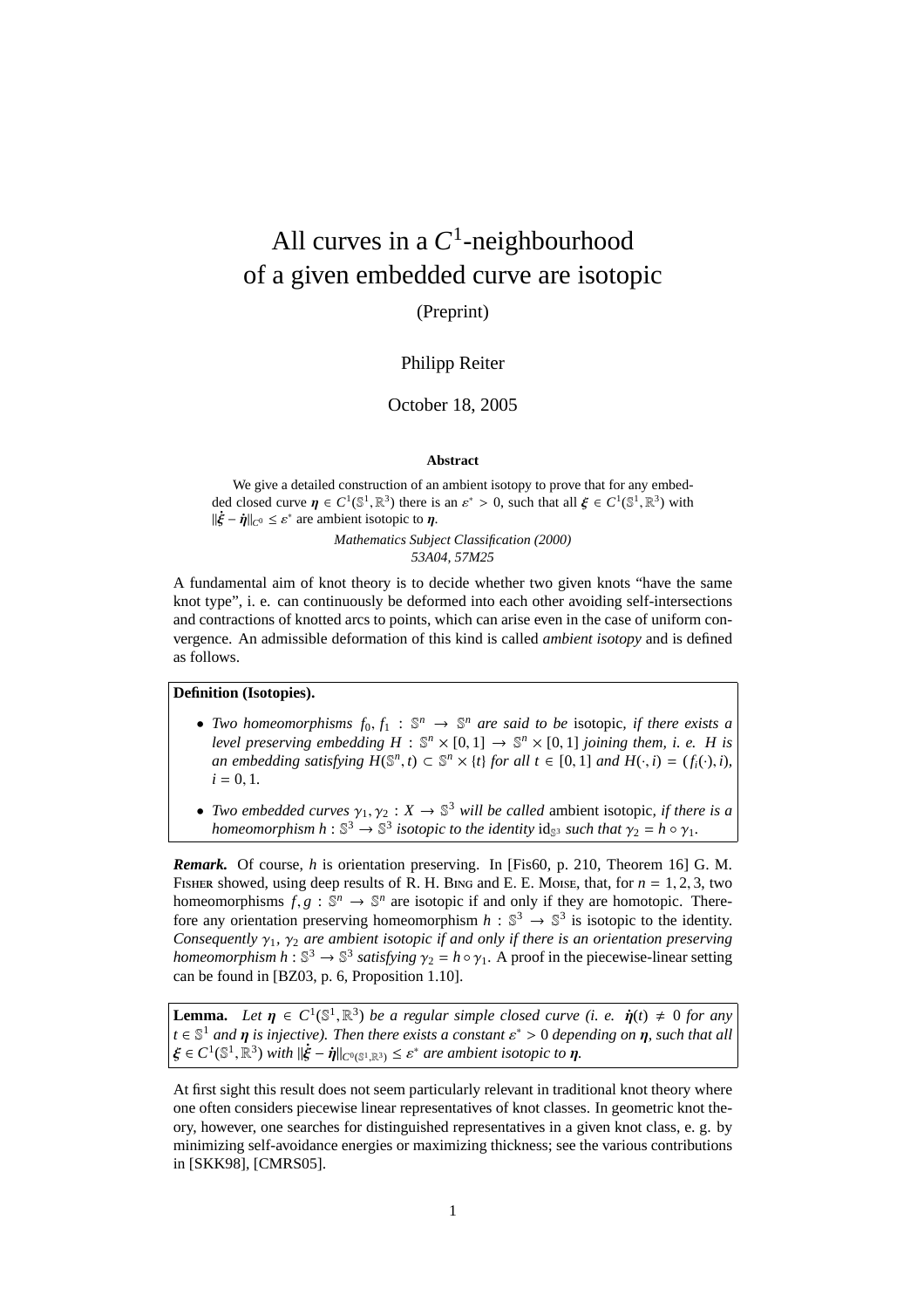If minimizing sequences converge only uniformly to a limit curve, then one has to use additional invariance or geometric properties of the self-avoidance energy to prove that the limit curve is in fact in the right knot class [FHW94], [GMSvdM02], [CKS02], [GdlL03]. But if the analytic properties of the energy lead to  $C<sup>1</sup>$ -convergent minimizing sequences such as in [StvdM05], then the above lemma guarantees the correct knot class in the limit.

Such a situation also occurs in [vdM96], [vdM98], and [vdM99], where, however, an isotopy definition not sufficiently restrictive for knot theory was used. But the results in the respective papers remain true and extend to the situation of ambient isotopy by the above lemma.

Since we were not aware of any explicit reference in the literature, we carry out the proof as a service for readers interested in this field.

*Outline of the Proof.* We approximate  $\eta$  by a polygon  $P_{\varepsilon}$  and construct a tubular neighbourhood  $Q_{\varepsilon}$  :  $\mathbb{S}^1 \times B_1^2(0) \to \mathbb{R}^3$  of  $P_{\varepsilon}$  such that  $\eta$  passes through  $Q_{\varepsilon}$  transversally to each disk  $Q_{\varepsilon}(t, B_1^2(0))$ . Therefore  $\eta$  cannot move "backwards", and can continuously be deformed into  $P_{\varepsilon}$ . This deformation can be extended to an orientation preserving homeomorphism  $h_1: \mathbb{S}^3 \to \mathbb{S}^3$  with  $P_{\varepsilon} = h_1 \circ \eta$ . Choosing  $\varepsilon^*$  small enough,  $\xi$  can be shown to have the same property as  $\eta$  leading to a second orientation preserving homeomorphism *h*<sub>2</sub> :  $\mathbb{S}^3$  →  $\mathbb{S}^3$  with  $P_{\varepsilon} = h_2 \circ \xi$ . Consequently  $h_1^{-1} \circ h_2$  yields the desired isotopy.  $\Box$ 

*Proof.* Since  $\eta$  is regular, we have  $|\dot{\eta}| \ge \lambda > 0$ . We represent  $\mathbb{S}^1$  by the interval  $[0, 2\pi]$ .

**(i)** For all  $a, b \in \mathbb{R}^3 \setminus \{0\}$  satisfying  $|a| \ge \lambda > 0$  and  $c \in (0, \frac{\pi}{2})$  there is some number  $d > 0$ , such *that*  $|a - b| \le d$  *implies*  $\angle(a, b) \le c$ . We compute

$$
\begin{array}{rcl}\n\star (a,b) & = & \arccos\left\langle \frac{a}{|a|}, \frac{b}{|b|} \right\rangle \\
& \leq & \sqrt{2} \left| \frac{|a-b| + ||b| - |a||}{|a|} \right| \\
& \leq & \sqrt{2} \left| \frac{|a-b| + ||b| - |a||}{|a|} \right| \\
& \leq & \frac{2\sqrt{2}}{\lambda} d,\n\end{array}
$$

since arccos(1 – *x*)  $\leq 2\sqrt{x}$  for  $x \in [0, 1]$ . Now take  $d = \mu c, \mu := \frac{d}{dx}$  $\frac{\lambda}{2\sqrt{2}}$ . — Первый проста проста проста проста проста проста проста проста проста проста проста проста проста проста п<br>Село в проста проста проста проста проста проста проста проста проста проста проста проста проста проста прост

**(ii)** *There is an*  $\bar{\varepsilon}_{(ii)} > 0$  *such that, for any*  $\varepsilon \in (0, \bar{\varepsilon}_{(ii)}]$ *, there is an approximation of*  $\eta$  *by a polygon P*<sup>ε</sup> *with "fineness"* ε > 0 *and distance*  $||P_{ε} - \eta$  $\|C^{0}(\mathbb{S}^{1}, \mathbb{R}^{3})} \leq 2$ √  $\overline{3} \pi \varepsilon / k_{\varepsilon} \xrightarrow{\varepsilon \searrow 0} 0$ . If  $\varepsilon > 0$  we obtain  $k_{\varepsilon} \in \mathbb{N}$ ,  $k_{\varepsilon} \geq 5$ , by uniform continuity of  $\eta$ , such that

$$
|x - y| < \frac{2\pi}{k_{\varepsilon}} \qquad \text{implies} \qquad \left| \dot{\eta}(x) - \dot{\eta}(y) \right| < \varepsilon. \tag{1}
$$

Note that  $k_{\varepsilon} \to \infty$  as  $\varepsilon \to 0$  since  $\eta$  is closed, so we can assume that  $\varepsilon \mapsto k_{\varepsilon}$  is decreasing. Let  $t_{\varepsilon,i} := i \cdot 2\pi/k_{\varepsilon}$  modulo  $2\pi$  (i. e.  $t_{\varepsilon,0} \simeq t_{\varepsilon,k_{\varepsilon}}, t_{\varepsilon,-1} \simeq t_{\varepsilon,k_{\varepsilon}-1}, t_{\varepsilon,k_{\varepsilon}+1} \simeq t_{\varepsilon,1}$  etc.), and  $I_{\varepsilon,i} := [t_{\varepsilon,i-1}, t_{\varepsilon,i}]$ . Now we define a closed polygon  $P_{\varepsilon} : [0, 2\pi] \to \mathbb{R}^3$  as

$$
P_{\varepsilon}(t) \quad := \quad \eta(t_{\varepsilon,i-1}) + (t - t_{\varepsilon,i-1}) p_{\varepsilon,i} \quad \text{for } t \in I_{\varepsilon,i},
$$

where

$$
p_{\varepsilon,i} \quad := \quad \frac{\eta(t_{\varepsilon,i}) - \eta(t_{\varepsilon,i-1})}{2\pi/k_{\varepsilon}}, \quad i = 0,\ldots,k_{\varepsilon}.
$$

By compactness of  $\mathbb{S}^1$  there is an  $\bar{\varepsilon}_{\text{(ii)}} > 0$  such that

$$
\left|\frac{\eta(s)-\eta(s')}{s-s'}\right| \geq \frac{\lambda}{2} \quad \text{for } 0 < |s-s'| \leq \frac{2\pi}{k_{\varepsilon}}, \quad \varepsilon \leq \bar{\varepsilon}_{\text{(ii)}},\tag{2}
$$

especially 

$$
\left| p_{\varepsilon,i} \right| \ge \lambda/2 \quad \text{for all } \varepsilon \le \bar{\varepsilon}_{\text{(ii)}} \text{ and } i = 1,\ldots,k_{\varepsilon}.\tag{3}
$$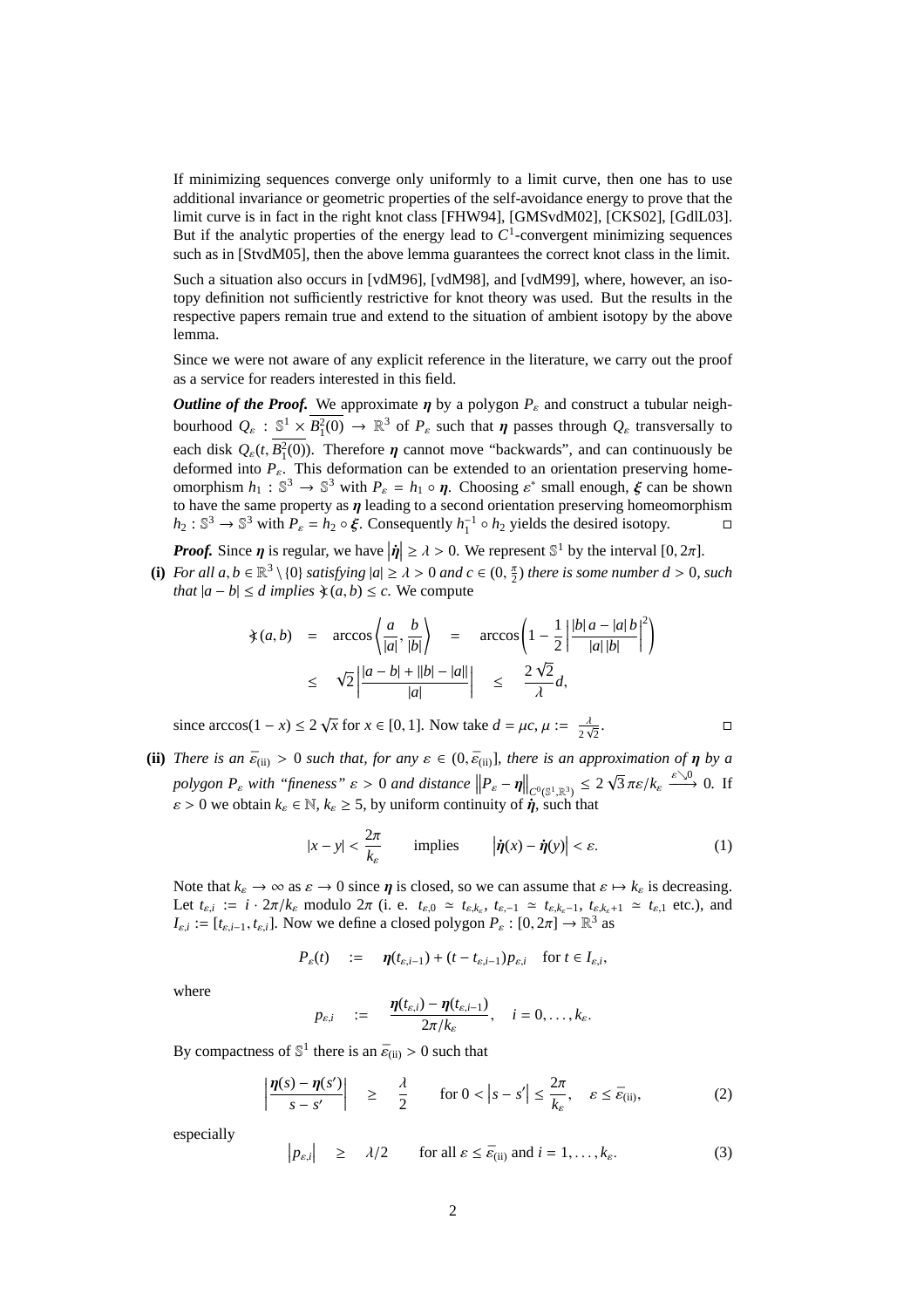Since  $\eta$  is simple and  $\mathbb{S}^1$  compact there is a  $\lambda_0 > 0$  such that

$$
\left|\eta(s)-\eta(s')\right| \geq \frac{\lambda_0}{2} \operatorname{dist}_{\mathbb{S}^1}(s,s') \quad \text{for } \operatorname{dist}_{\mathbb{S}^1}(s,s') \geq \bar{\varepsilon}_{\text{(ii)}}.
$$

So  $\eta$  is bi-Lipschitz continuous with constant  $\Lambda := \max\left(\frac{2}{\lambda}, \frac{2}{\lambda_0}, \frac{2}{\lambda_0}\right)$  $\|\eta\|$  $\|_{C^0(\mathbb{S}^1,\mathbb{R}^3)}$ , especially j j

$$
\text{dist}_{\mathbb{S}^1}(s, s') \quad \leq \quad \Lambda \left| \eta(s) - \eta(s') \right| \qquad \text{for all } s, s' \in \mathbb{S}^1. \tag{4}
$$

Choose  $\varepsilon \leq \bar{\varepsilon}_{(ii)}$ . By the mean value theorem we find  $q_{\varepsilon,i,1}, q_{\varepsilon,i,2}, q_{\varepsilon,i,3} \in I_{\varepsilon,i}$  such that the *j*-th component of  $\dot{\eta}(q_{\varepsilon,i,j})$  equals the *j*-th component of  $p_{\varepsilon,i}$ . So we obtain for any  $t \in I_{\varepsilon,i}$ 

$$
\left|\dot{\eta}(t)-p_{\varepsilon,i}\right| \leq \sqrt{\sum_{j=1}^{3} \left|\dot{\eta}(t)-\dot{\eta}(q_{\varepsilon,i,j})\right|^{2}} \quad \stackrel{(1)}{<} \quad \sqrt{3}\,\varepsilon. \tag{5}
$$

Finally, for  $t \in I_{\varepsilon,i}$ ,

$$
\left|\eta(t)-P_{\varepsilon}(t)\right| \leq \int_{t_{\varepsilon,i-1}}^{t} \left|\dot{\eta}(\tau)-p_{\varepsilon,i}\right| d\tau \leq \frac{2\sqrt{3}\pi}{k_{\varepsilon}} \varepsilon \xrightarrow{\varepsilon \searrow 0} 0.
$$

(iii) *For any*  $\alpha \in (0, \frac{\pi}{2})$  *we have*  $\angle(\eta(s_2) - \eta(s_1), \eta(s_3) - \eta(s_2)) \leq \alpha$  *for all*  $s_1 < s_2 < s_3$  *satisfying*  $T \cdot \frac{\partial}{\partial x} \cdot \frac{\partial}{\partial y} = \frac{\partial}{\partial y} \cdot \frac{\partial}{\partial z} \cdot \frac{\partial}{\partial z} = \frac{\partial}{\partial z} \cdot \frac{\partial}{\partial z} \cdot \frac{\partial}{\partial z} = \frac{\partial}{\partial z} \cdot \frac{\partial}{\partial z} \cdot \frac{\partial}{\partial z} = \frac{\partial}{\partial z} \cdot \frac{\partial}{\partial z} \cdot \frac{\partial}{\partial z}$  $\frac{\mu}{4\sqrt{3}}\alpha$ , especially  $\angle(p_{\varepsilon,i}, p_{\varepsilon,i+1}) \leq \alpha$ *for all*  $\varepsilon \le \bar{\varepsilon}_{(iii)}(\alpha)$  *and*  $i = 1, ..., k_{\varepsilon}$ . By the mean value theorem we obtain  $\tilde{s}_i \in (s_1, s_2)$ ,  $\tilde{s}_j' \in (s_2, s_3), j = 1, 2, 3$ , such that the *j*-th component of  $\dot{\eta}(\tilde{s}_j)$  (resp.  $\dot{\eta}(\tilde{s}_j')$ ) equals the *j*-th component of  $\frac{\eta(s_2)-\eta(s_1)}{s_2-s_1}$  (resp.  $\frac{\eta(s_3)-\eta(s_2)}{s_3-s_2}$ ). According to (1) we have

$$
\left| \frac{\boldsymbol{\eta}(s_2) - \boldsymbol{\eta}(s_1)}{s_2 - s_1} - \frac{\boldsymbol{\eta}(s_3) - \boldsymbol{\eta}(s_2)}{s_3 - s_2} \right| \leq \sqrt{\sum_{j=1}^3 \left| \dot{\boldsymbol{\eta}}(\tilde{s}_j) - \dot{\boldsymbol{\eta}}(\tilde{s}_j') \right|^2}
$$
\n
$$
\leq \sqrt{\sum_{j=1}^3 \left( \left| \dot{\boldsymbol{\eta}}(\tilde{s}_j) - \dot{\boldsymbol{\eta}}(s_2) \right| + \left| \dot{\boldsymbol{\eta}}(s_2) - \dot{\boldsymbol{\eta}}(\tilde{s}_j') \right| \right)^2} \leq 2\sqrt{3} \varepsilon,
$$
\n(6)

therefore  $\angle(\eta(s_2) - \eta(s_1), \eta(s_3) - \eta(s_2)) \le \alpha$  if 2  $\overline{3} \varepsilon \leq \frac{1}{2} \mu \alpha$ , cf. (i) applied to (2).  $\Box$ 

**(iv)** *We can choose*  $\bar{\varepsilon}_{\text{(iv)}} \in (0, \bar{\varepsilon}_{\text{(iii)}}(\pi/8))$  *so small, that*  $P_{\varepsilon}$  *is an embedding for all*  $\varepsilon \leq \bar{\varepsilon}_{\text{(iv)}}$ . We remark that  $\eta$  is an embedding, because  $\eta$  is a simple curve defined on a compact we remark that  $\eta$  is an embedding, because  $\eta$  is a simple curve defined on a compact domain. Let us assume the contrary, so there are sequences  $(\varepsilon_j)_{j \in \mathbb{N}}, (u_j)_{j \in \mathbb{N}},$  and  $(v_j)_{j \in \mathbb{N}},$ such that  $\varepsilon_j \searrow 0$ ,  $(u_j, v_j) \in [0, 2\pi]^2$ ,  $u_j < v_j$ , and  $P_{\varepsilon_j}(u_j) = P_{\varepsilon_j}(v_j)$  for all *j*. Choosing a subsequence (without change of notation) we obtain  $(u_j, v_j) \rightarrow (u_0, v_0) \in [0, 2\pi]^2$ . Skipping the first members of  $(u_j, v_j)$  and reparametrizing we assume  $\frac{\pi}{2} \le u_0 \le v_0 \le \frac{3\pi}{2}$ . Now there are unique sequences  $(i_j)_{j \in \mathbb{N}}$ ,  $(i_j^{\bullet})_{j \in \mathbb{N}}$  satisfying  $u_j \in I_{\varepsilon_j, i_j} \setminus \{t_{\varepsilon_j, i_j}\}$  and  $v_j \in I_{\varepsilon_j, i_j^{\bullet}}$  $\{t_{\varepsilon_j, i_j^* - 1}\}$ . By construction we have  $i_j \leq i_j^*$ . The injectivity of  $\eta$  excludes  $u_0 \neq v_0$  since  $||P_{\varepsilon_j} - \eta||_{C^0(\mathbb{S}^1, \mathbb{R}^3)} \to 0$ , cf. (ii). Because of  $u_j \to u_0 = v_0 \leftarrow v_j$  we can choose *j* so large that j j

$$
(i_j^{\bullet} - i_j + 1) \frac{2\pi}{k_{\varepsilon_j}} = |t_{\varepsilon_j, i_j - 1} - t_{\varepsilon_j, i_j}| \leq \frac{2\pi}{k_{\bar{\varepsilon}_{(iii)}(\pi/8)}}.
$$

Then, by (iii), for  $i_j^{\bullet} > i_j + 1$ ,

$$
\times (P_{\varepsilon_{j}}(t_{\varepsilon_{j},i_{j}}) - P_{\varepsilon_{j}}(u_{j}), \quad P_{\varepsilon_{j}}(t_{\varepsilon_{j},i_{j}^{*}-1}) - P_{\varepsilon_{j}}(t_{\varepsilon_{j},i_{j}}) )
$$
\n
$$
= \times (\eta(t_{\varepsilon_{j},i_{j}}) - \eta(t_{\varepsilon_{j},i_{j}-1}), \quad \eta(t_{\varepsilon_{j},i_{j}^{*}-1}) - \eta(t_{\varepsilon_{j},i_{j}}) ) \leq \frac{\pi}{8},
$$
\n
$$
\times (P_{\varepsilon_{j}}(v_{j}) - P_{\varepsilon_{j}}(t_{\varepsilon_{j},i_{j}^{*}-1}), \quad P_{\varepsilon_{j}}(t_{\varepsilon_{j},i_{j}^{*}-1}) - P_{\varepsilon_{j}}(t_{\varepsilon_{j},i_{j}}) )
$$
\n
$$
= \times (\eta(t_{\varepsilon_{j},i_{j}^{*}}) - \eta(t_{\varepsilon_{j},i_{j}^{*}-1}), \quad \eta(t_{\varepsilon_{j},i_{j}^{*}-1}) - \eta(t_{\varepsilon_{j},i_{j}})) \leq \frac{\pi}{8},
$$
\n(7)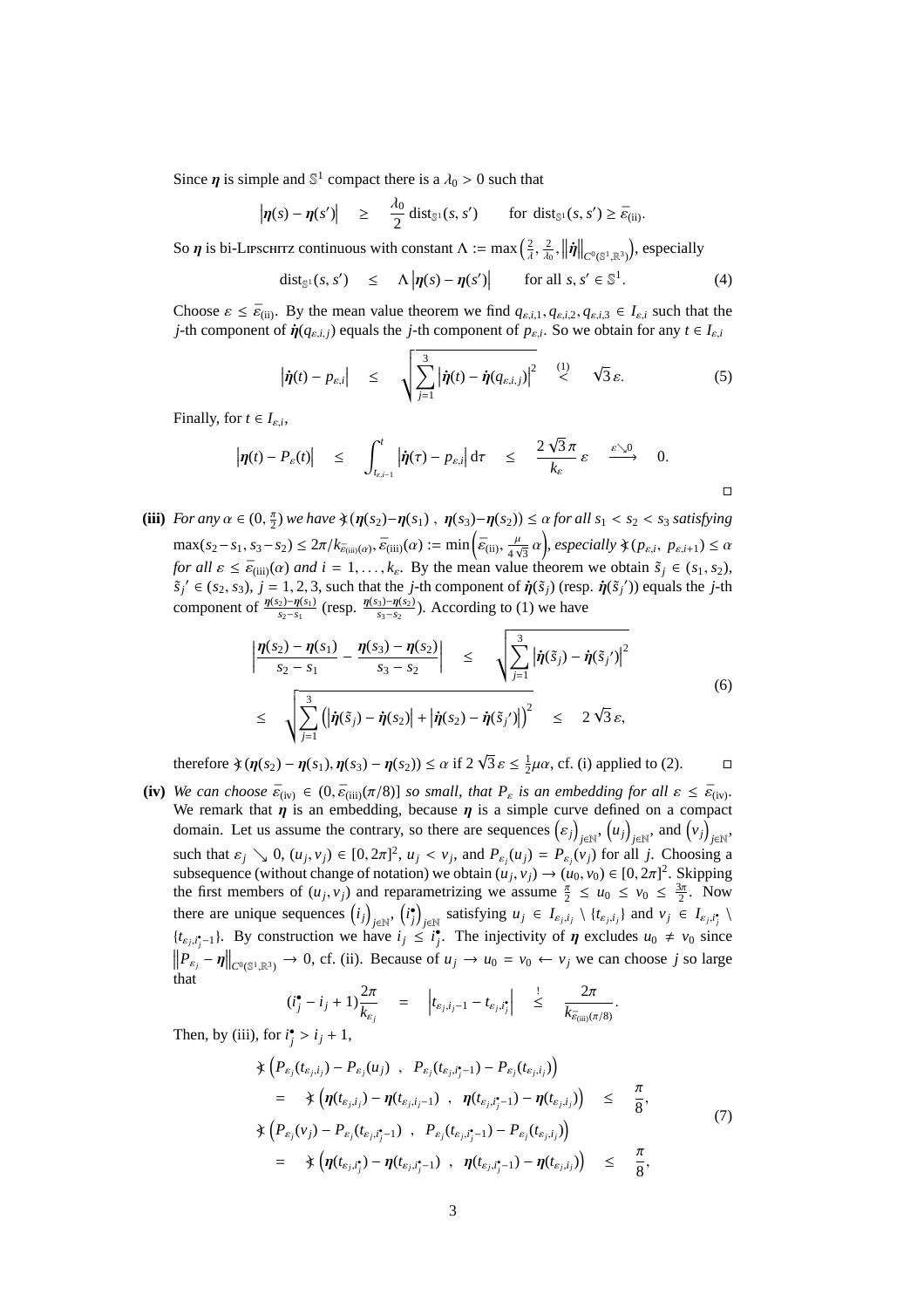which implies  $P_{\varepsilon_j}(u_j) \neq P_{\varepsilon_j}(v_j)$ , contradicting our assumption. In case  $i_j^* = i_j + 1$  we directly obtain

$$
\begin{array}{lcl}\n\hat{\star} \left( P_{\varepsilon_j}(t_{\varepsilon_j,i_j}) - P_{\varepsilon_j}(u_j) \right), & P_{\varepsilon_j}(v_j) - P_{\varepsilon_j}(t_{\varepsilon_j,i_j^* - 1}) \right) \\
= & \hat{\star} \left( \eta(t_{\varepsilon_j,i_j}) - \eta(t_{\varepsilon_j,i_j-1}) \right), & \eta(t_{\varepsilon_j,i_j+1}) - \eta(t_{\varepsilon_j,i_j}) \right) \leq & \frac{\pi}{8},\n\end{array}
$$

and  $i_j^{\bullet} = i_j$  implies  $P_{\varepsilon_j}(u_j) - P_{\varepsilon_j}(v_j)$  $\vert$  =  $|p_{\varepsilon_j,i_j}|$  $\overline{\mathbf{I}}$  $|u_j - v_j|$  $\vert \stackrel{(3)}{>} 0.$ 

- **(v)** *There is*  $\bar{\varepsilon}_{(v)} \in (0, \bar{\varepsilon}_{(iv)}]$ *, such that, for all*  $\varepsilon \leq \bar{\varepsilon}_{(v)}$ *, we can construct an embedding*  $Q_{\varepsilon}$ :  $\mathbb{S}^1 \times B_1^2(0) \to \mathbb{R}^3$  *with*  $Q_{\varepsilon}(t, 0_{\mathbb{R}^2}) = P_{\varepsilon}(t), \overline{B_{\vartheta_{\varepsilon}}(P_{\varepsilon})} \subset Q_{\varepsilon}(\mathbb{S}^1, B_1^2(0))$ *, and*  $\eta \in B_{\vartheta_{\varepsilon}}(P_{\varepsilon})$  for *some*  $\vartheta_{\varepsilon} \geq 2 \left\| P_{\varepsilon} - \eta \right\|_{C^{0}(\mathbb{S}^{1}, \mathbb{R}^{3})}.$ 
	- **(a)** Let  $\vartheta_{\varepsilon} := 4$ √  $\frac{1}{3} \pi \varepsilon / k_{\varepsilon} \geq 2$  $\Vert P_{\varepsilon} - \eta \Vert$  $\big\|_{C^0(\mathbb{S}^1,\mathbb{R}^3)}$ . We state that there is an  $\bar{\varepsilon}_{(v)} \in (0,\bar{\varepsilon}_{(iv)})$ such that, for all  $\varepsilon \le \bar{\varepsilon}_{(v)}, B_{2\vartheta_{\varepsilon}}(P_{\varepsilon}|_{I_{\varepsilon,i}})$  is disjoint to any  $B_{2\vartheta_{\varepsilon}}(P_{\varepsilon}|_{I_{\varepsilon,i}})$  except  $j \in \{i, i \pm 1\}$ , such that, for an  $\varepsilon \le \varepsilon_{(v)}, B_{2\theta_{\varepsilon}}(t \varepsilon | t_{\varepsilon,i})$  is disjoint to any  $B_{2\theta_{\varepsilon}}(t \varepsilon | t_{\varepsilon,j})$  except  $j \in \{i, i \pm 1\}$ ,<br> *i* = 1, ...,  $k_{\varepsilon}$ . Otherwise there would be sequences  $(\varepsilon_j)_{j \in \mathbb{N}}$ ,  $(i_j)_{j \$ that  $\varepsilon_j \searrow 0$ ,  $i_j$ ,  $i_j^{\bullet} \in \{2, ..., k_{\varepsilon_j} - 1\}$ ,  $i_j \le i_j^{\bullet} - 2$ ,  $B_{2\vartheta_{\varepsilon_j}}(P_{\varepsilon_j}|_{I_{\varepsilon_j,i_j}}) \cap B_{2\vartheta_{\varepsilon_j}}(P_{\varepsilon_j}|_{I_{\varepsilon_j,i_j^{\bullet}}}) \ne \emptyset$ . We modify our argument from the preceding section. Choosing a subsequence (without change of notation) we obtain  $\bar{s}$  and  $\bar{s}^{\bullet}$  with  $(t_{\varepsilon_j,i_j}, t_{\varepsilon_j,i_j^{\bullet}-1}) \to (\bar{s}, \bar{s}^{\bullet})$ . Without loss of generality we may assume  $\frac{\pi}{2} \le \bar{s} \le \bar{s}^* \le \frac{3\pi}{2}$ . We first consider the case  $\bar{s} < \bar{s}^*$ , so  $\bar{\sigma} :=$  $|\bar{s}-\bar{s}^{\bullet}|>0$  and  $|t_{\varepsilon_j,i_j}-t_{\varepsilon_j,i_j^{\bullet}-1}|\geq \frac{\bar{\sigma}}{2}$  for  $j\gg 1$ . If  $z_j\in B_{2\vartheta_{\varepsilon_j}}(P_{\varepsilon_j}|_{I_{\varepsilon_j,i_j^{\bullet}}})\cap B_{2\vartheta_{\varepsilon_j}}(P_{\varepsilon_j}|_{I_{\varepsilon_j,i_j^{\bullet}}})$ , let  $P_{\varepsilon_j}(u_j)$  (resp.  $P_{\varepsilon_j}(v_j)$ ) realize the distance of  $z_j$  to  $P_{\varepsilon_j}|_{I_{\varepsilon_j,i_j}}$  (resp.  $P_{\varepsilon_j}|_{I_{\varepsilon_j,i_j}}$ ). This implies

$$
0 = |z_j - z_j| \ge |P_{\varepsilon_j}(u_j) - P_{\varepsilon_j}(v_j)| - 2 \cdot 2\vartheta_{\varepsilon_j}
$$
  
\n
$$
\ge |\eta(t_{\varepsilon_j, i_j}) - \eta(t_{\varepsilon_j, i_j - 1})| - |P_{\varepsilon_j}(t_{\varepsilon_j, i_j}) - P_{\varepsilon_j}(u_j)| - |P_{\varepsilon_j}(t_{\varepsilon_j, i_j - 1}) - P_{\varepsilon_j}(v_j)| - 4\vartheta_{\varepsilon_j}
$$
  
\n
$$
\stackrel{(4)}{\ge} \frac{\bar{\sigma}}{2\Lambda} - 2\Lambda \frac{2\pi}{k_{\varepsilon_j}} - 4\vartheta_{\varepsilon_j},
$$

which is wrong for  $j \gg 1$ . Now we have to treat the case  $\bar{s} = \bar{s}^{\bullet}$ . For arbitrary  $z_j \in B_{2\vartheta_{\varepsilon_j}}(P_{\varepsilon_j}|_{I_{\varepsilon_j,i_j}}), z_j^{\bullet} \in B_{2\vartheta_{\varepsilon_j}}(P_{\varepsilon_j}|_{I_{\varepsilon_j,i_j^{\bullet}}})$  let  $P_{\varepsilon_j}(u_j)$  (resp.  $P_{\varepsilon_j}(v_j)$ ) realize the distance of  $z_j$  (resp.  $z_j^*$ ) to  $P_{\varepsilon_j}|_{L_{\varepsilon_j},L_j}$  (resp.  $P_{\varepsilon_j}|_{L_{\varepsilon_j},L_j}$ ). Choosing j so large that  $\varepsilon_j \le \bar{\varepsilon}_{(iv)}$ , we achieve

$$
\begin{array}{rcl}\n\left|P_{\varepsilon_{j}}(u_{j})-P_{\varepsilon_{j}}(v_{j})\right| & \stackrel{(7)}{\geq} & \left|P_{\varepsilon_{j}}(t_{\varepsilon_{j},i_{j}})-P_{\varepsilon_{j}}(t_{\varepsilon_{j},i_{j}^{*}-1})\right| \\
& = & \left|\eta(t_{\varepsilon_{j},i_{j}})-\eta(t_{\varepsilon_{j},i_{j}^{*}-1})\right| & \stackrel{(4)}{\geq} & \frac{1}{\Lambda}(t_{\varepsilon_{j},i_{j}^{*}-1}-t_{\varepsilon_{j},i_{j}}),\n\end{array}
$$

and therefore we obtain

$$
\begin{array}{rcl}\n\left|z_{j}-z_{j}^{\bullet}\right| &\geq & \left|P_{\varepsilon_{j}}(u_{j})-P_{\varepsilon_{j}}(v_{j})\right| - 4\vartheta_{\varepsilon_{j}} &\geq & \frac{1}{\Lambda}(t_{\varepsilon_{j},i_{j}^{\star}-1}-t_{\varepsilon_{j},i_{j}}) - 4\vartheta_{\varepsilon_{j}} \\
&=& \frac{1}{\Lambda} \cdot \frac{2\pi}{k_{\varepsilon_{j}}}\left(i_{j}^{\bullet}-i_{j}-1\right) - 4\frac{4\sqrt{3}\pi}{k_{\varepsilon_{j}}}\varepsilon_{j} &=& \frac{2\pi}{k_{\varepsilon_{j}}}\left(\frac{i_{j}^{\bullet}-i_{j}-1}{\Lambda} - 8\sqrt{3}\,\varepsilon_{j}\right) \\
&\geq & \frac{2\pi}{k_{\varepsilon_{j}}}\left(\frac{1}{\Lambda} - 8\sqrt{3}\,\varepsilon_{j}\right),\n\end{array}
$$

which is positive for  $j \gg 1$ . So  $B_{2\vartheta_{\varepsilon_j}}(P_{\varepsilon_j}|_{I_{\varepsilon_j,i_j}}) \cap B_{2\vartheta_{\varepsilon_j}}(P_{\varepsilon_j}|_{I_{\varepsilon_j,i_j'}}) = \emptyset$ .  $\sharp$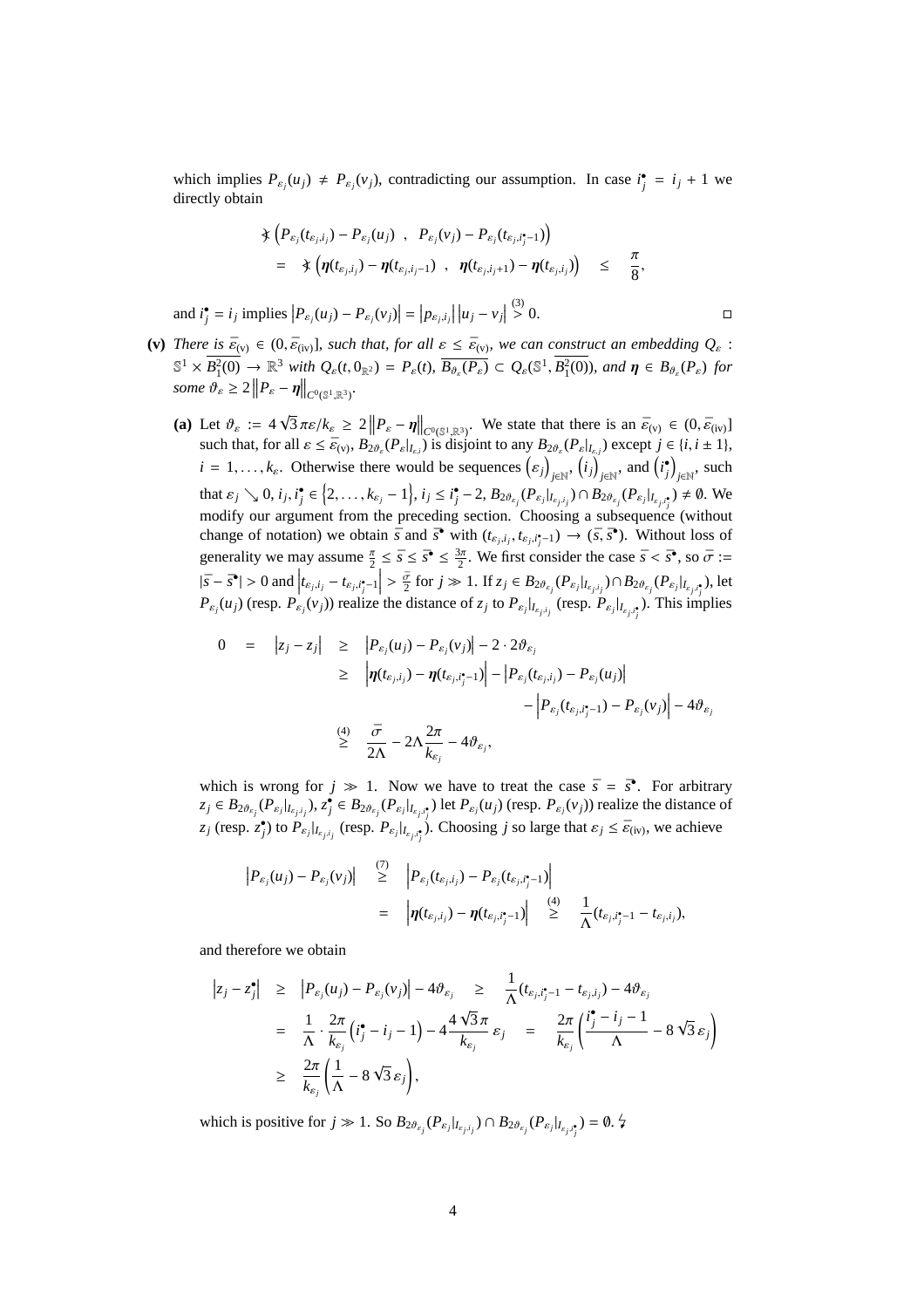**(b)** Let  $T_{\varepsilon,i}$  be the plane through  $P_{\varepsilon}(t_{\varepsilon,i})$  that bisects the angle between  $P_{\varepsilon}|_{I_{\varepsilon,i}}$  and  $P_{\varepsilon}|_{I_{\varepsilon,i+1}}$ . The disks  $\Theta_{\varepsilon,i} := T_{\varepsilon,i} \cap B_{2\vartheta_{\varepsilon}}(P_{\varepsilon}(t_{\varepsilon,i}))$ ,  $i = 0,\ldots,k_{\varepsilon}$ , separate  $B_{2\vartheta_{\varepsilon}}(P_{\varepsilon}(S^1))$  into  $k_{\varepsilon}$ segments, and we can place in any segment a (smaller) homeomorphic image of  $I_{\varepsilon,i}$   $\times$  $B_1^2(0)$  with  $(t, 0_{\mathbb{R}^2}) \mapsto P_{\varepsilon}(t)$ ; then we obtain  $Q_{\varepsilon}$  by "glueing" these embeddings as follows. Without loss of generality we may assume that  $\Theta_{\varepsilon,0} = \Theta_{\varepsilon,k} = B_{2\theta_{\varepsilon}}^2(0) \times \{0\}$ and that  $e_3 = (0, 0, 1)$  is normal to  $\Theta_{\varepsilon, 0}$  in direction of  $P_{\varepsilon}$ . We set  $\Omega_{\varepsilon, 0} := 1$ . For  $i = 1, \ldots, k_{\varepsilon}$  let  $\Omega_{\varepsilon,i} \in S O(3)$  be the unique rotation that maps  $e_3$  to the normal vector of  $\Theta_{\varepsilon,i}$  in direction of  $P_{\varepsilon}$ , such that  $\Omega_{\varepsilon,i}\Omega_{\varepsilon,i-1}^{-1}$  leaves the plane  $g_{\varepsilon,i}$  spanned by the normals of  $\Theta_{\varepsilon,i-1}$  and  $\Theta_{\varepsilon,i}$  invariant. So  $\Omega_{\varepsilon,i}\Omega_{\varepsilon,i-1}^{-1}$  is a rotation with axis normal to  $g_{\varepsilon,i}$ . If the normals of  $\Theta_{\varepsilon,i-1}$  and  $\Theta_{\varepsilon,i}$  coincide, let  $\Omega_{\varepsilon,i} := \Omega_{\varepsilon,i-1}$ . Now we define

$$
Q_{\varepsilon}(t,x) \quad := \quad P_{\varepsilon}(t) + 2\vartheta_{\varepsilon} \left( \frac{t_{\varepsilon,i} - t}{2\pi/k_{\varepsilon}} \Omega_{\varepsilon,i-1} + \frac{t - t_{\varepsilon,i-1}}{2\pi/k_{\varepsilon}} \Omega_{\varepsilon,i} \right) x \tag{8}
$$

for all  $t \in I_{\varepsilon,i}$ ,  $i = 1, ..., k_{\varepsilon}$ ,  $x \in B_1^2(0) \times \{0\}$ . Note that  $Q_{\varepsilon}(I_{\varepsilon,i}, B_1^2(0))$  is the convex hull of  $\Theta_{\varepsilon,i-1} \cup \Theta_{\varepsilon,i}$ . The embeddedness of  $Q_{\varepsilon}$  on  $I_{\varepsilon,i}$  is due to the fact that  $\Omega_{\varepsilon,i}\Omega_{\varepsilon,i-1}^{-1}$  is just a rotation with small angle and axis normal to  $g_{\varepsilon,i}$ . We can achieve  $Q_{\varepsilon}(0, \cdot) = Q_{\varepsilon}(2\pi, \cdot)$ by an additional rotation of  $Q_{\varepsilon}|_{I_{\varepsilon,k_{\varepsilon}}\times\overline{B_{1}^{2}(0)}}$  about  $P_{\varepsilon}|_{I_{\varepsilon,k_{\varepsilon}}}.$ 

(c) Finally we prove that  $\overline{B_{\theta_{\varepsilon}}(P_{\varepsilon})}$  is contained in  $Q_{\varepsilon}([0, 2\pi], B_1^2(0))$ . It suffices to show that the distance from  $P_{\varepsilon}(t)$  to  $\partial Q_{\varepsilon}([0, 2\pi], B_1^2(0))$  amounts at least to  $\vartheta_{\varepsilon}$ . Let  $\kappa_{\varepsilon,i}$  denote the distance from  $\partial \Theta_{\varepsilon,i}$  to  $P_{\varepsilon}|_{I_{\varepsilon,i}}$  (and  $P_{\varepsilon}|_{I_{\varepsilon,i+1}}$ ). Using  $\beta_{\varepsilon,i} := \xi(p_{\varepsilon,i}, p_{\varepsilon,i+1}) \le \pi/8$  and  $\alpha_{\varepsilon,i} := \frac{1}{2}(\pi - \beta_{\varepsilon,i})$  we compute  $\kappa_{\varepsilon,i} = 2\vartheta_{\varepsilon} \sin \alpha_{\varepsilon,i} = 2\vartheta_{\varepsilon} \cos \frac{\beta_{\varepsilon,i}}{2} \ge 2\vartheta_{\varepsilon} \cos \frac{\pi}{16} > \vartheta_{\varepsilon}$ , see figure.



**(d)** In addition we compute a lower bound  $\ell_{\varepsilon}$  for the distance from one disk  $\Theta_{\varepsilon,i}$  (cf. (b)) to the next for all  $i = 1, \ldots, k_{\epsilon}$ ,

$$
\ell_{\varepsilon} \geq |\eta(t_{\varepsilon,i}) - \eta(t_{\varepsilon,i-1})| - 2 \cdot 2 \vartheta_{\varepsilon} \geq \frac{3\pi}{k_{\varepsilon}} - 4 \vartheta_{\varepsilon} = \frac{\pi}{k_{\varepsilon}} \left( \lambda - 16 \sqrt{3} \varepsilon \right). (9)
$$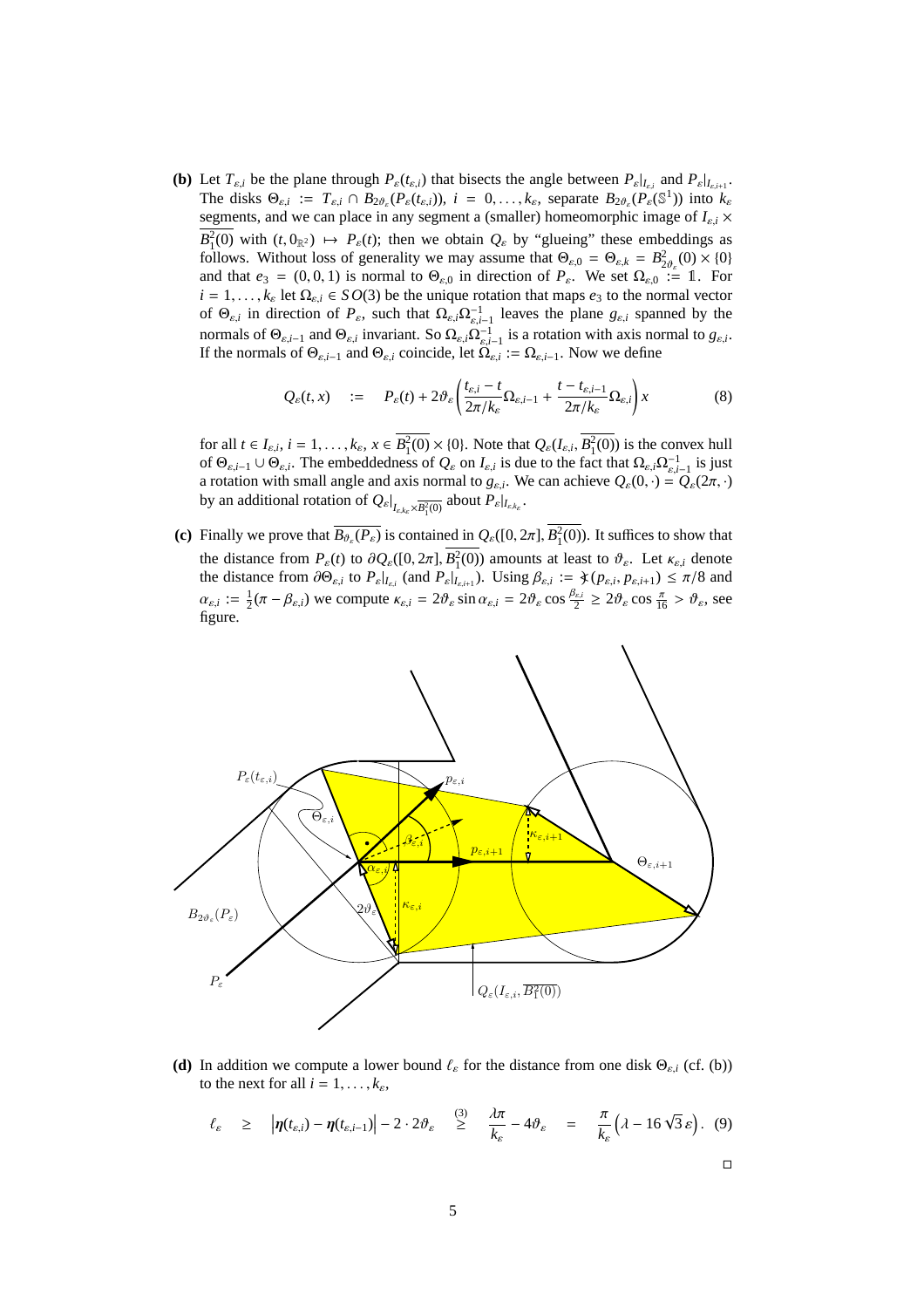(vi)  $\eta$  *is ambient isotopic to*  $P_{\varepsilon}$  *for all*  $\varepsilon \leq \bar{\varepsilon}_{\text{(vi)}} := \min\left(\bar{\varepsilon}_{\text{(v)}}, \bar{\varepsilon}_{\text{(iii)}}(\pi/32), \frac{\lambda}{24\sqrt{3}}\right)$  $\overline{a}$ *.*  $\overline{a}$ 

**(a)** For any  $t \in [0, 2\pi]$  let  $R_{\varepsilon,t} := Q_{\varepsilon}(t, B_1^2(0)), v_{\varepsilon}(t_{\varepsilon,t}) := \frac{1}{2}$  $\left(\frac{p_{\varepsilon,i}}{|p_{\varepsilon,i}|} + \frac{p_{\varepsilon,i+1}}{|p_{\varepsilon,i+1}|}\right)$ , and

$$
\nu_{\varepsilon}(t) := \frac{t_{\varepsilon,i} - t}{2\pi/k_{\varepsilon}} \nu_{\varepsilon}(t_{\varepsilon,i-1}) + \frac{t - t_{\varepsilon,i-1}}{2\pi/k_{\varepsilon}} \nu_{\varepsilon}(t_{\varepsilon,i})
$$
  
= 
$$
\frac{t_{\varepsilon,i} - t}{4\pi/k_{\varepsilon}} \left( \frac{p_{\varepsilon,i-1}}{|p_{\varepsilon,i-1}|} + \frac{p_{\varepsilon,i}}{|p_{\varepsilon,i}|} \right) + \frac{t - t_{\varepsilon,i-1}}{4\pi/k_{\varepsilon}} \left( \frac{p_{\varepsilon,i}}{|p_{\varepsilon,i}|} + \frac{p_{\varepsilon,i+1}}{|p_{\varepsilon,i+1}|} \right)
$$

for all  $t \in I_{\varepsilon,i}$ , so  $v_{\varepsilon}(t)$  is normal to  $R_{\varepsilon,t}$  in direction of  $P_{\varepsilon}$ . (Note that  $R_{\varepsilon,t_{\varepsilon,i}} = \Theta_{\varepsilon,i}$ .) This implies for  $t \in I_{\varepsilon,i}$ 

$$
\left| v_{\varepsilon}(t) - \frac{p_{\varepsilon,i}}{|p_{\varepsilon,i}|} \right| \leq \frac{1}{2} \left( \left| \frac{p_{\varepsilon,i-1}}{|p_{\varepsilon,i-1}|} - \frac{p_{\varepsilon,i}}{|p_{\varepsilon,i}|} \right| + \left| \frac{p_{\varepsilon,i}}{|p_{\varepsilon,i}|} - \frac{p_{\varepsilon,i+1}}{|p_{\varepsilon,i+1}|} \right| \right) \leq \frac{8\sqrt{3}}{\lambda} \varepsilon,
$$

because of 

$$
\left|\frac{p_{\varepsilon,i}}{|p_{\varepsilon,i}|}-\frac{p_{\varepsilon,i+1}}{|p_{\varepsilon,i+1}|}\right| \leq 2\frac{|p_{\varepsilon,i}-p_{\varepsilon,i+1}|}{|p_{\varepsilon,i}|}\overset{(3),\ (6)}{\leq} \frac{8\sqrt{3}}{\lambda}\varepsilon.
$$

Analogously to (i) we obtain for  $t \in I_{\varepsilon,i}, \varepsilon \leq \bar{\varepsilon}_{\text{(iii)}}(\pi/32)$ ,

$$
\ast \left( v_{\varepsilon}(t), \frac{p_{\varepsilon,i}}{|p_{\varepsilon,i}|} \right) \leq 2\sqrt{2} \cdot \frac{8\sqrt{3}}{\lambda} \varepsilon \leq 2\sqrt{2} \cdot \frac{8\sqrt{3}}{\lambda} \cdot \frac{\mu}{4\sqrt{3}} \cdot \frac{\pi}{32} = \frac{\pi}{16}. (10)
$$

Since *η* passes through  $Q_{\varepsilon}$  by (v), we find for any  $t \in [0, 2\pi)$  a  $\tau(t) \in [0, 2\pi)$ , such that  $\eta(t) \in R_{\varepsilon, \tau(t)}$ . Because of

$$
|\eta(t) - P_{\varepsilon}(\tau(t))|
$$
  $\leq 2\vartheta_{\varepsilon} = \frac{8\sqrt{3}\pi\varepsilon}{k_{\varepsilon}} \overset{(v)(d)}{\leq} 8\sqrt{3} \frac{l_{\varepsilon}\varepsilon}{\lambda - 16\sqrt{3}\varepsilon}$ 

for  $\varepsilon \ll 1$ , we obtain the implication

$$
t \in I_{\varepsilon,i} \qquad \Longrightarrow \qquad \tau(t) \in I_{\varepsilon,j}, \quad j \in \{i-1, i, i+1\}, \tag{11}
$$

43

if  $\varepsilon \le \frac{\lambda}{24\sqrt{3}}$ . Now (iii) implies  $\hat{\chi}(p_{\varepsilon,i}, p_{\varepsilon,i+1}) \le \frac{\pi}{32}$ , and, by (i) applied to (5), we have  $\angle$  ( $\dot{\eta}(t)$ ,  $p_{\varepsilon,i}$ )  $\leq \sqrt{3} \varepsilon/\mu \leq \sqrt{3} \bar{\varepsilon}_{\text{(iii)}}(\pi/32)/\mu \leq \pi/128$  for  $t \in I_{\varepsilon,i}$ , and finally according to (10)

$$
\dot{\chi}(\dot{\eta}(t), \nu_{\varepsilon}(\tau(t))) \leq \dot{\chi}(\dot{\eta}(t), p_{\varepsilon,i}) + \dot{\chi}(p_{\varepsilon,i}, p_{\varepsilon,j}) + \dot{\chi}(p_{\varepsilon,i}, \nu_{\varepsilon}(\tau(t))) \leq \frac{13}{128}\pi. (12)
$$

**(b)** Now we state  $\eta(\mathbb{S}^1) \cap R_{\varepsilon, \tau(t)} = {\eta(t)}$ . "⊃" is immediate. To prove "⊂" we assume the contrary. Suppose there would be another  $t' \in [0, 2\pi)$ ,  $t' > t$ , with  $\eta(t), \eta(t') \in R_{\varepsilon, \tau(t)}$ . We cannot have  $\eta([t, t']) \subset R_{\varepsilon, \tau(t)}$  since this would imply  $\dot{\chi}(\dot{\eta}(t), v_{\varepsilon}(\tau(t))) = \pi/2$ . But because it cannot move "backwards" by construction,  $\eta$  would otherwise have to pass at least twice through  $Q_{\varepsilon}$ , contradicting (11). So, for each  $t \in \mathbb{S}^1$ , the point  $\eta(t)$ can continuously be mapped to  $P_{\varepsilon}(\tau(t))$  using an appropriate deformation within any "sheet"  $R_{\varepsilon,\tau(t)}$  which leaves  $\partial R_{\varepsilon,\tau(t)}$  invariant. A formula for this deformation of  $R_{\varepsilon,\tau(t)}$ can be derived from the map given in [Mil50, p. 254, Lemma 4.1] and continuously be extended to  $Q_{\varepsilon}$ . In this manner we obtain an orientation preserving homeomorphism  $h: \mathbb{S}^3 \to \mathbb{S}^3$ ,  $h|_{\mathbb{S}^3 \setminus Q_{\varepsilon}} = \mathrm{id}_{\mathbb{S}^3 \setminus Q_{\varepsilon}}$ , which maps  $\eta$  to  $P_{\varepsilon} \circ \tau$ . Of course, this construction also works for any smaller value of  $\varepsilon$ .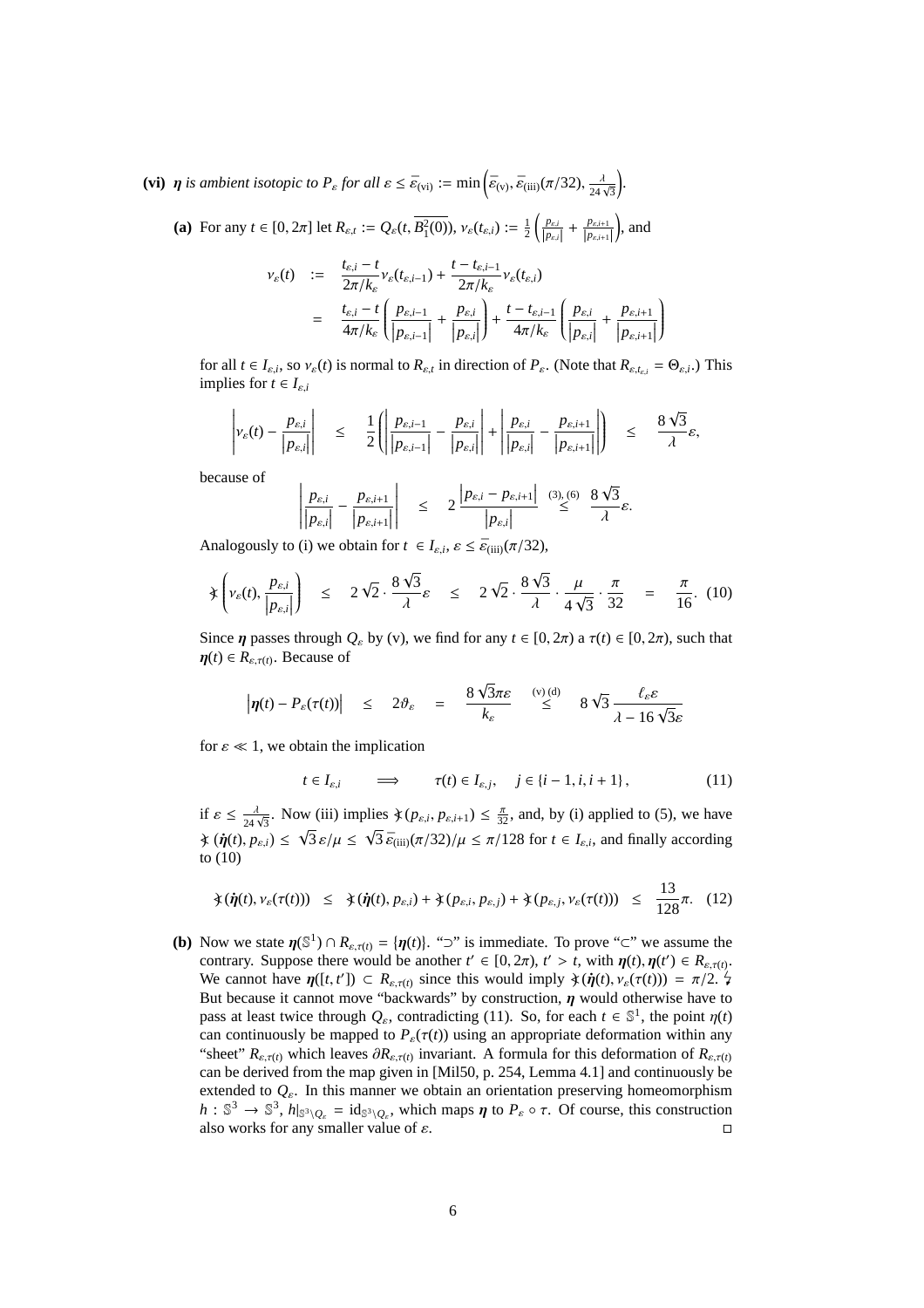(vii)  $\xi$  *is ambient isotopic to*  $P_{\varepsilon}$  *for all*  $\varepsilon \in (0, \bar{\varepsilon}_{(vi)})$  *and*  $\varepsilon^* := \vartheta_{\varepsilon}/(8\pi) =$ √  $\overline{3} \varepsilon/(2k_{\varepsilon})$ . Without loss of generality we may assume  $\xi(0) = \eta(0)$  since a translation is an orientation preserving homeomorphism. Now we obtain ) = η(ι<br>∥ξ – η *C*<sub>0(S<sup>1</sup>,R<sup>3</sup>)</sub>  $\leq 2\pi$  $|\dot{\xi} - \dot{\eta}|_{C^0(\mathbb{S}^1, \mathbb{R}^3)}$ ,

dist(
$$
\xi(t)
$$
,  $P_{\varepsilon}$ )  $\leq$   $|\xi(t) - \eta(t)| + \text{dist}(\eta(t), P_{\varepsilon})$   
 $\leq \frac{\vartheta_{\varepsilon}}{4} + \frac{\vartheta_{\varepsilon}}{2} < \vartheta_{\varepsilon},$ 

and  $\xi(\mathbb{S}^1) \subset B_{\theta_{\varepsilon}}(P_{\varepsilon})$ . So any  $t \in [0, 2\pi)$  corresponds to a  $\sigma(t) \in [0, 2\pi)$  such that  $\xi(t) \in$  $R_{\varepsilon,\sigma(t)}$ . Our aim is to show that

$$
\dot{\mathcal{F}}(\dot{\xi}(t),\nu_{\varepsilon}(\sigma(t))) \leq \dot{\mathcal{F}}(\dot{\xi}(t),\dot{\eta}(t)) + \dot{\mathcal{F}}(\dot{\eta}(t),\nu_{\varepsilon}(\tau(t))) + \dot{\mathcal{F}}(\nu_{\varepsilon}(\tau(t)),\nu_{\varepsilon}(\sigma(t)))
$$

is strictly smaller than  $\langle \pi/2 \rangle$ , so the assertion is proved as in (vi) (b). We obtain

$$
\dot{\ast} \left( \dot{\xi}(t), \dot{\eta}(t) \right) \stackrel{\text{(i)}}{\leq} \frac{\varepsilon^*}{\mu} \leq \frac{\sqrt{3} \varepsilon}{2\mu} \leq \frac{1}{256} \pi. \tag{13}
$$

Now we have to deal with the last term. If  $\tau(t)$  and  $\sigma(t)$  belong to the same or at least to neighbouring intervals  $I_{\varepsilon,i}$ ,  $I_{\varepsilon,j}$ , we have

$$
\begin{aligned}\n\dot{\star} \left( v_{\varepsilon}(\tau(t)), v_{\varepsilon}(\sigma(t)) \right) &\leq \quad \dot{\star} \left( v_{\varepsilon}(\tau(t)), p_{\varepsilon,i} \right) + \dot{\star} \left( p_{\varepsilon,i}, p_{\varepsilon,j} \right) + \dot{\star} \left( p_{\varepsilon,i}, v_{\varepsilon}(\sigma(t)) \right) \\
&\leq \quad \left( \frac{1}{16} + \frac{1}{32} + \frac{1}{16} \right) \pi = \frac{5}{32} \pi\n\end{aligned} \tag{14}
$$

according to (iii) and (10). In summary, (13), (12), and (14) imply  $\angle(\dot{\xi}(t), v_{\varepsilon}(\sigma(t))) \leq \frac{67}{256}\pi$ if we can show that  $\tau(t)$  and  $\sigma(t)$  satisfy our condition. But this is true, if  $\sigma(t))$   $\leq \frac{1}{25}$ <br> $\left| \xi(t) - \eta(t) \right|$  $\frac{1}{6}$  is bounded by  $\ell_{\varepsilon}$  as defined in (v) (d). So  $\varepsilon \leq \bar{\varepsilon}_{\text{(vi)}} \leq \frac{\lambda}{24\sqrt{3}} < \frac{\lambda}{17\sqrt{3}}$  implies

$$
\left| \xi(t) - \eta(t) \right| \leq 2\pi \varepsilon^* \leq \sqrt{3} \varepsilon \frac{\pi}{k_{\varepsilon}} < \frac{\pi}{k_{\varepsilon}} \left( \lambda - 16 \sqrt{3} \varepsilon \right) \leq \varepsilon.
$$

*Acknowledgements.* I would like to thank Henryk Gerlach and Heiko von der Mosel for many helpful comments.